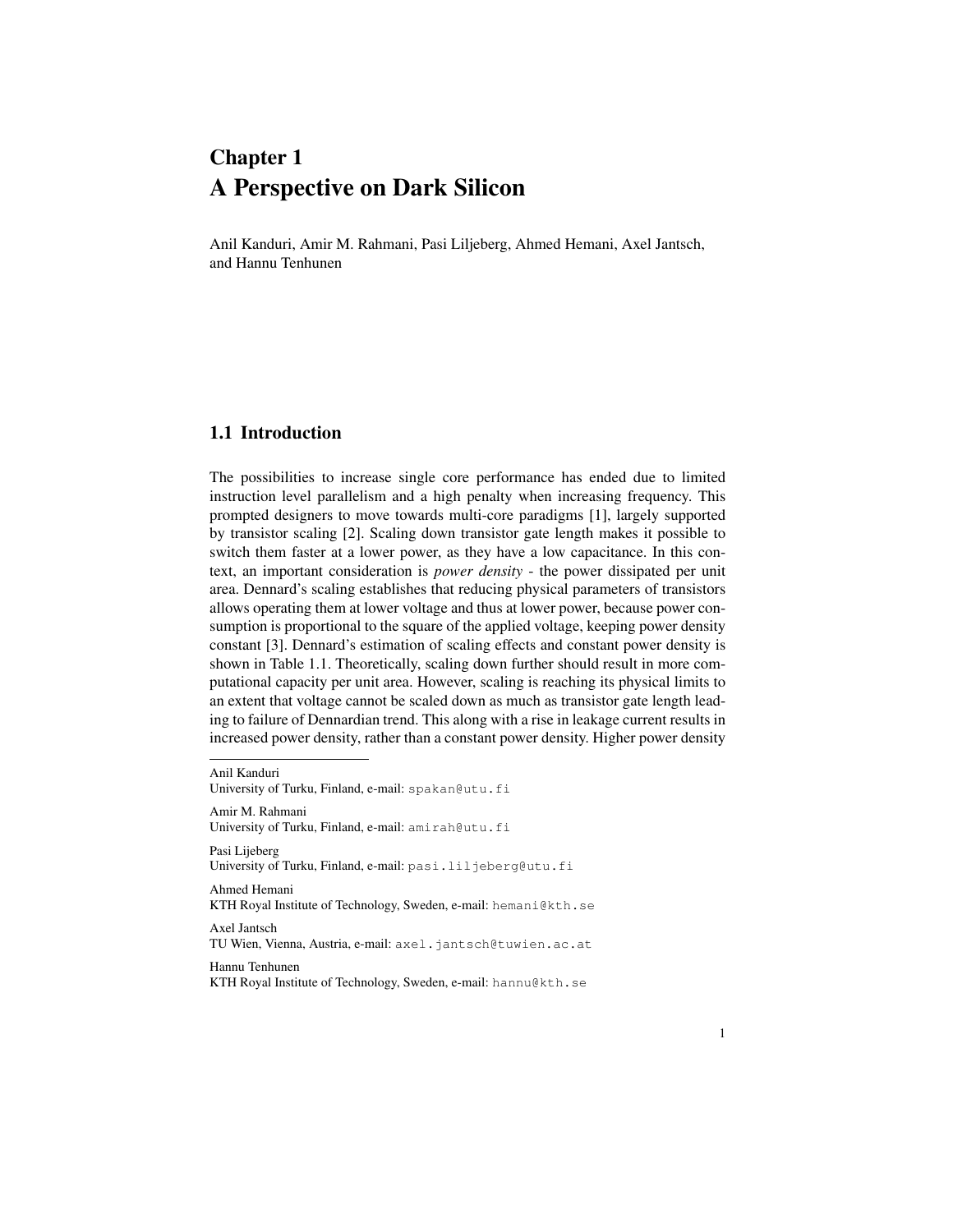implies more heat generated in a unit area and hence higher chip temperatures which has to be dissipated through cooling solutions, as increase in temperature beyond a certain level results in unreliable functionality, faster ageing and even permanent failure of the chip. To ensure a safe operation, it is essential for the chip to perform within a fixed power budget [4]. In order to avoid too high power dissipation, a certain part of the chip needs to remain inactive, the inactive part is termed Dark Silicon [5]. Hence, we have to operate working cores in a multi-core system at less than their full capacity, limiting the performance, resource utilization and efficiency of the system.

# 1.2 The Dark Silicon Phenomenon

Too high power density is the chief contributor to dark silicon. It is to be noted that trends in computer design that are technology node centric have a significant impact on area, voltage, frequency, power, performance, energy and reliability issues. Most of these parameters are cyclically dependent on one another in a way that improving one aspect will deteriorate the other. Many-core systems face a new set of challenges at the verge of dark silicon to continue providing the expected performance and efficiency. Computational intensity of future applications such as deep machine learning, virtual reality, big data, etc., demands further technology scaling, leading to further rise in power densities and dark silicon issue. Increase in power density leads to thermal issues [6], hampering the chip's performance and functionality. Subsequently, issues of reliability and ageing have come up, in addition to limitation in performance. ITRS projections have predicted that by 2020, designers would face up to 90% of dark silicon, meaning that only 10% of the chip's hardware resources are useful at any given time when high operating frequencies are aplied [7]. Figure 1.1 shows the amount of usable logic on a chip as per projections of [5] [7]. Increasing dark silicon directly reflects on performance to a point that manycore scaling provides zero gain [8]. Thermal awareness and dark silicon sensitive resource allocation are key techniques that can address these challenges.

# *1.2.1 Power Density*

Working components of a chip consume power and generate heat on the chip's surface area that increases chip's temperature. Higher chip temperatures adversely effect the chip's functionality, induce unreliability and quicken the ageing process. Heat accumulated on the die has to be dissipated through cooling solutions in order to maintain a safe chip temperature. The amount of heat generated on the chip's surface area depends on its power consumption. Most of the computer systems must function within a given power envelope, since heat dissipated in a given area is restricted by cooling solutions. The power budget of a chip is one of the principal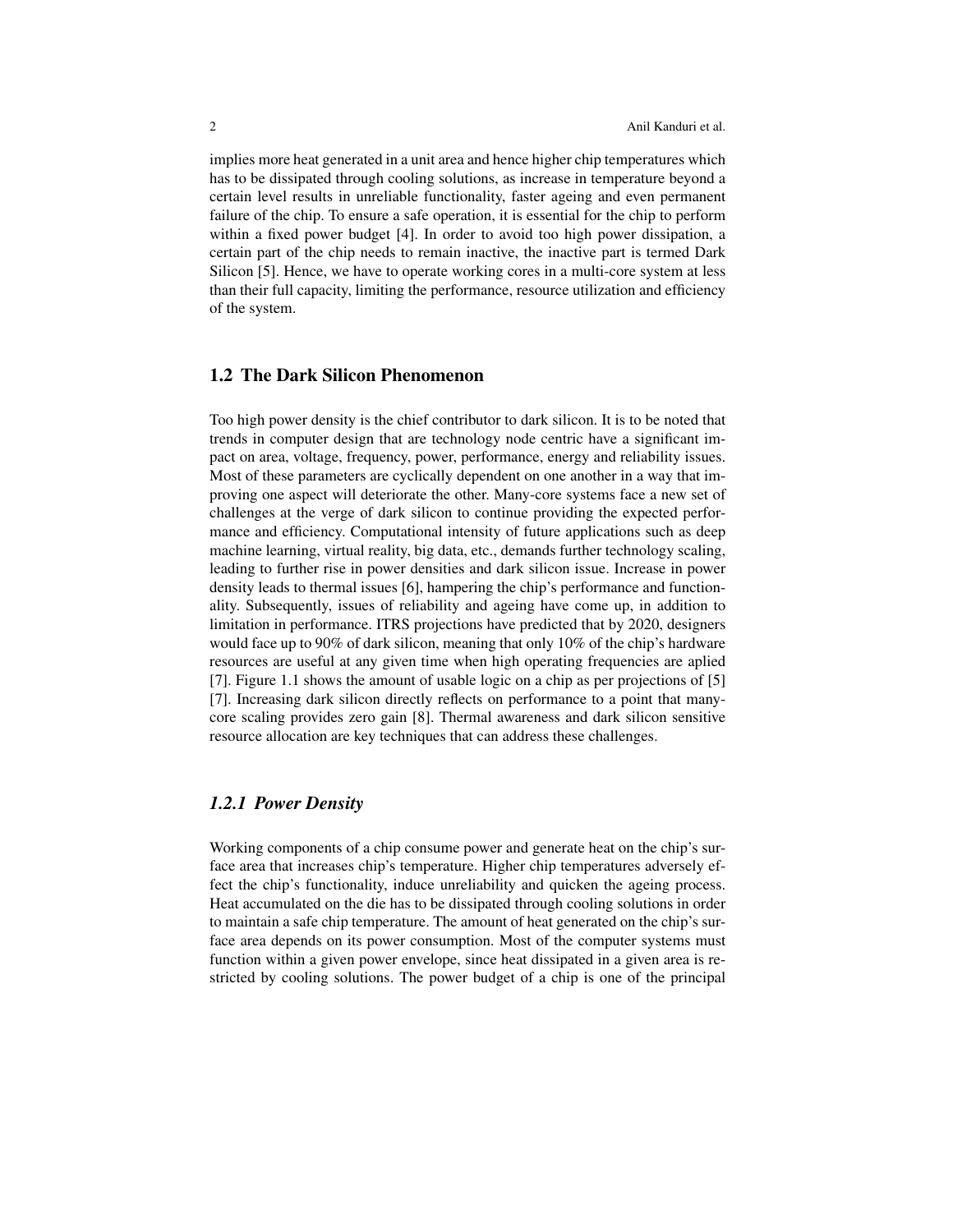

Fig. 1.1: Projections of Dark Silicon [7] [5]

design parameters of a modern computer system. With every technology node generation, power densities have been steadily increasing, while the areas and cooling solutions are stale. Increase in power density that comes with integration capacity is shown in Figure 1.2, which is estimated based on 2013 ITRS projections [9] and conservative projections by Borkar [10]. We see an exponential rise in power density, while the ideal scaling principle of Dennard states that it would remain constant. Increased power density is currently handled by unwanted dark silicon.

The scaling conclusions from Dennard's principle [3] are summarized in Table 1.1. Scaling transistor's physical parameters viz., length (L), width (W) and oxide thickness  $(t_{ox})$  translates into reduced voltage and increased frequency. This means that scaling physical parameters by a constant factor *k* would also scale down voltage, capacitance and scale up frequency by *k*. This reduces power consumption and chip area by the same factor of  $k^2$ , keeping the power density constant. This argument held only until a reaching certain point, called the utilization wall [11]. The major causes for increase in power density are discussed in following sections.

# *1.2.2 Power Consumption in CMOS Chips*

Power consumption in CMOS based chips mainly consists of *dynamic power* - the power consumed when transistors are switching between states and *static power* the power drawn by leakage currents, even at an idle state, as expressed in Equation 1.1.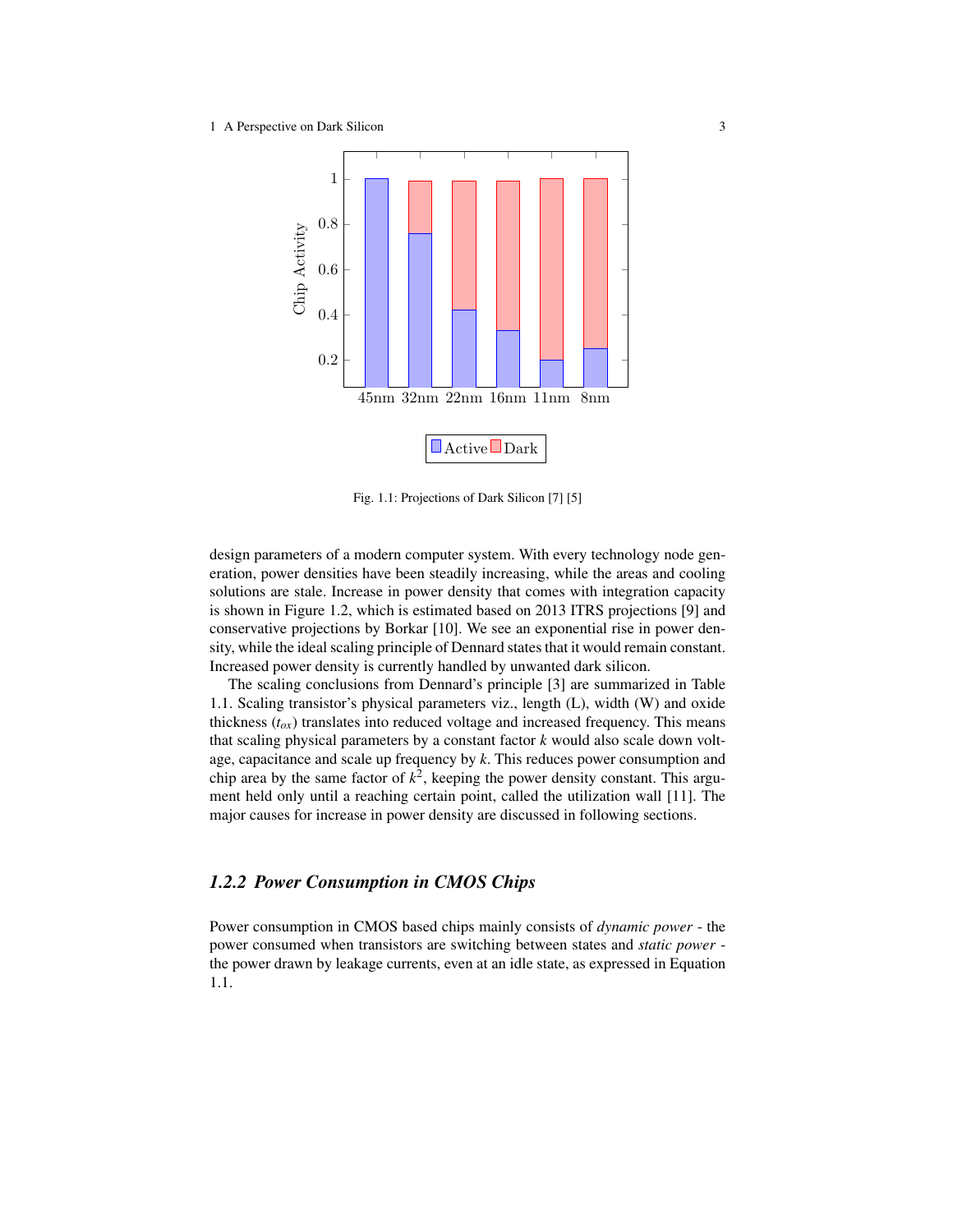

Fig. 1.2: Increase in Power Density with scaling



Fig. 1.3: Chief contributors to Dark Silicon

$$
P_{total} = P_{dynamic} + P_{static}
$$
 (1.1)

The dynamic power component, as in Equation 1.2, is the power consumed to charge or discharge capacitive loads across the gate. Dynamic power is proportional to the capacitance  $C$ , the frequency  $F$  at which gates are switching, squared supply voltage *V*, and activity *A* of the chip (the number of gates that are switching). In addition, a short circuit current *Ishort* flows between the supply and ground terminals for a brief period of time  $\tau$ , whenever the transistor switches states [12]. Dynamic power consumption can be minimized by reducing any of these parameters.

$$
P_{dynamic} = ACV^2F + \tau AVI_{short}
$$
 (1.2)

With transistor scaling, the voltage and frequency of the chip can also be scaled, as proposed in [3] and shown in Table 1.1. Frequency varies with supply and threshold voltages as,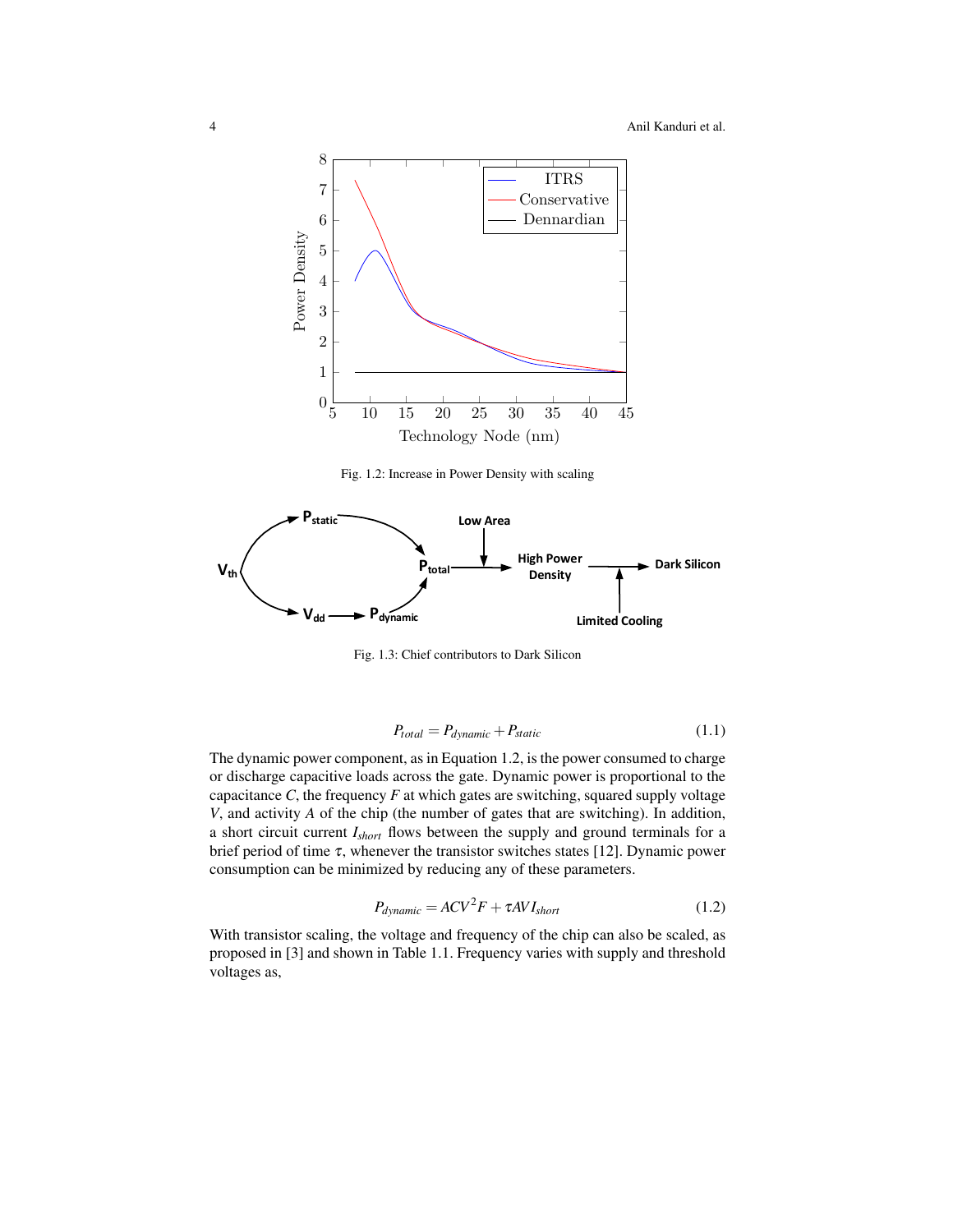1 A Perspective on Dark Silicon 5

$$
F \propto \frac{(V - V_{th})^2}{V} \tag{1.3}
$$

Reducing physical parameters reduces voltage, capacitance and hence the *RC* delay of a transistor [13]. Noticeable aspect here is that frequency varies almost as voltage, assuming a smaller threshold voltage. With higher level of integration, reduced frequency can be compensated with parallel multi-processor architectures which yield better performance [14]. Voltage scaling can reduce power by factor of a square, encouraging transistor scaling. Unlike a perfect switch, a CMOS transistor draws some power even when it is idle (i.e., not switching between the states) [15]. This can be attributed to the leakage current arising at lower threshold voltages and gate oxide thickness. More details on leakage power are presented in Section 1.2.4.

#### *1.2.3 Slack Voltage Scaling*

As predicted by Gordon Moore, semi-conductor industry has been successfully improving transistors of increase speed with decrease in gate length for every technology node generation [2]. Moore's prediction has obtained validation through Dennard's scaling law [3] which establishes an empirical relation between technology node scaling and power density such that power density remains constant even with aggressive integration of transistors in a given area. The reason behind validity of Dennard's scaling is that reduction in gate length of transistors also lowers operating voltage and load capacitance - which in turn reduces dynamic power consumption significantly [14]. Dennardian scaling held as long as voltage and transistor gate length were scaled down at a similar rate. However, voltage scaling is reaching its limits and it is increasingly challenging to scale down further. Figure 1.4 shows projections of voltage and gate length scaling from ITRS reports of 2011 [7], 2013 [9] and conservative approach [10] (Data of [7] and [10] retrieved from [5]). All the projections clearly indicate that voltage scaling is almost stuck in comparison with integration capacity, which continues to scale gracefully. Increasingly wide gap between voltage scaling and transistor scaling results in higher power density and dark silicon. This can also be considered a corollary on failure of Dennard's scaling, where it is expected that voltage and technology nodes could be scaled at a reasonably similar rate. Scaling the supply voltage is pegged with scaling the threshold voltage. The requirements on performance and reliability determines minimum and maximum limits of the supply voltage. Along with them, the risk of scaling down threshold voltage is the reason for limitation in voltage scaling [16]. Since the voltage no longer scales with the transistor size, ideal Dennardian scaling will no longer hold. Instead, the power density starts increasing with every new technology node generation, as indicated in [11].

Table 1.1 shows realistic scaling in the post-Dennardian era. Assuming that voltage scales as a factor *s* instead of transistor scaling factor *k*, the power density becomes  $k^2/s^2$ , a non-constant and greater than unity quantity. This indicates that aggressive technology scaling (high *k*) and/or slack voltage scaling (low *s*) put together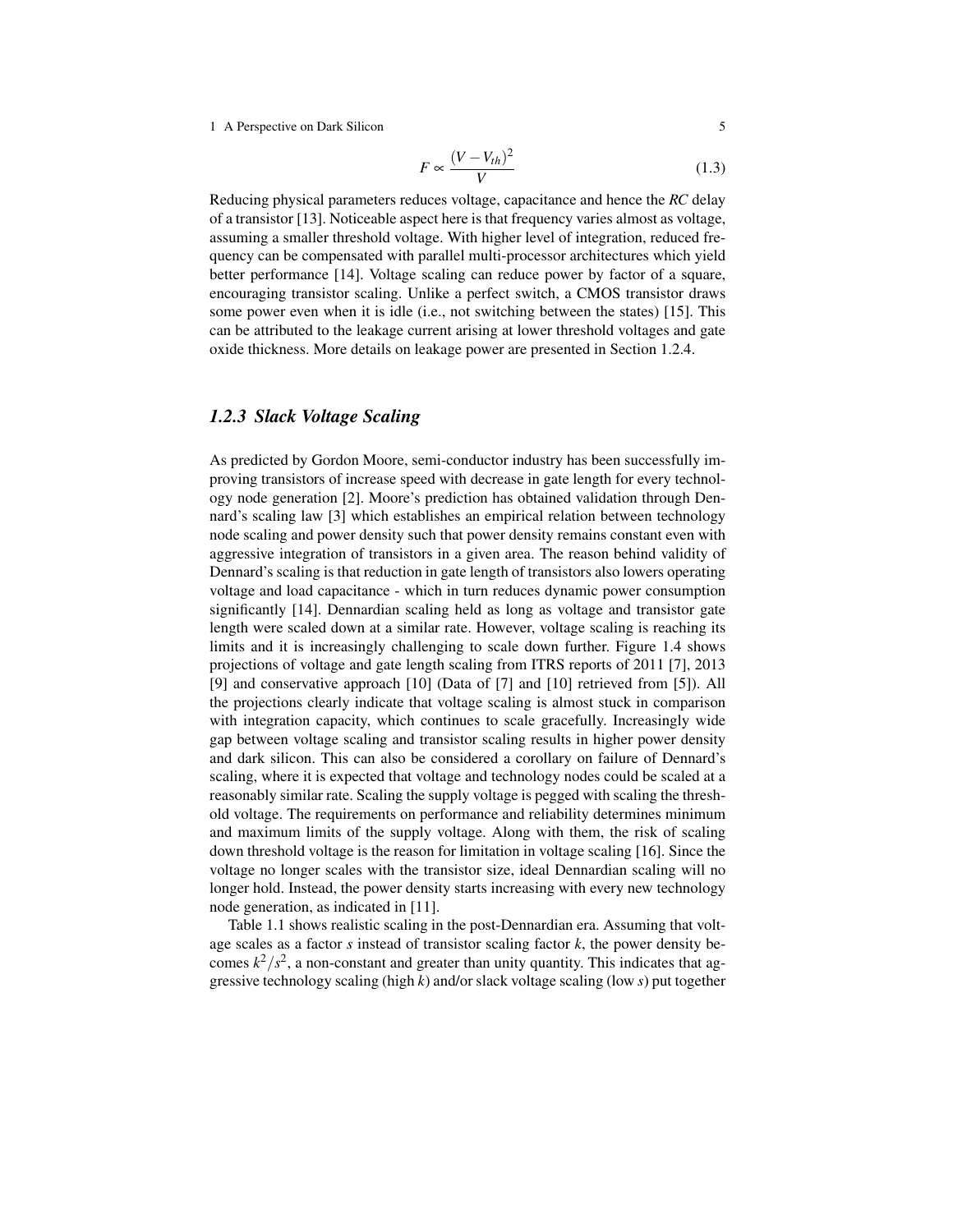

Fig. 1.4: Technology Node versus Voltage Scaling

results in a high  $k^2/s^2$  value, which is nothing but higher power density. Safer limit

| Parameter           | Symbol                                     | <b>Ideal Scaling</b> | Practical<br>Scaling |
|---------------------|--------------------------------------------|----------------------|----------------------|
| Transistor<br>sions | $\overline{\text{dimen}}$   L, W, $t_{ox}$ | 1/k                  | 1/k                  |
| Area                | $A = 1/L \times W$                         | $1/k^2$              | $/k^2$               |
| Capacitance         | C                                          | 1/k                  | 1/k                  |
| Gate Delay          | RC                                         | 1/k                  | 1/k                  |
| Frequency           | $F = 1/RC$                                 | k                    | k                    |
| Supply Voltage      | $V_{dd}$                                   | 1/k                  | 1/s                  |
| Power               | $P = CV^2F$                                | $/k^2$               |                      |
| Power Density       | $D = P/A$                                  |                      | $k^2/s^2$            |

Table 1.1: Practical scaling in post-Dennardian Era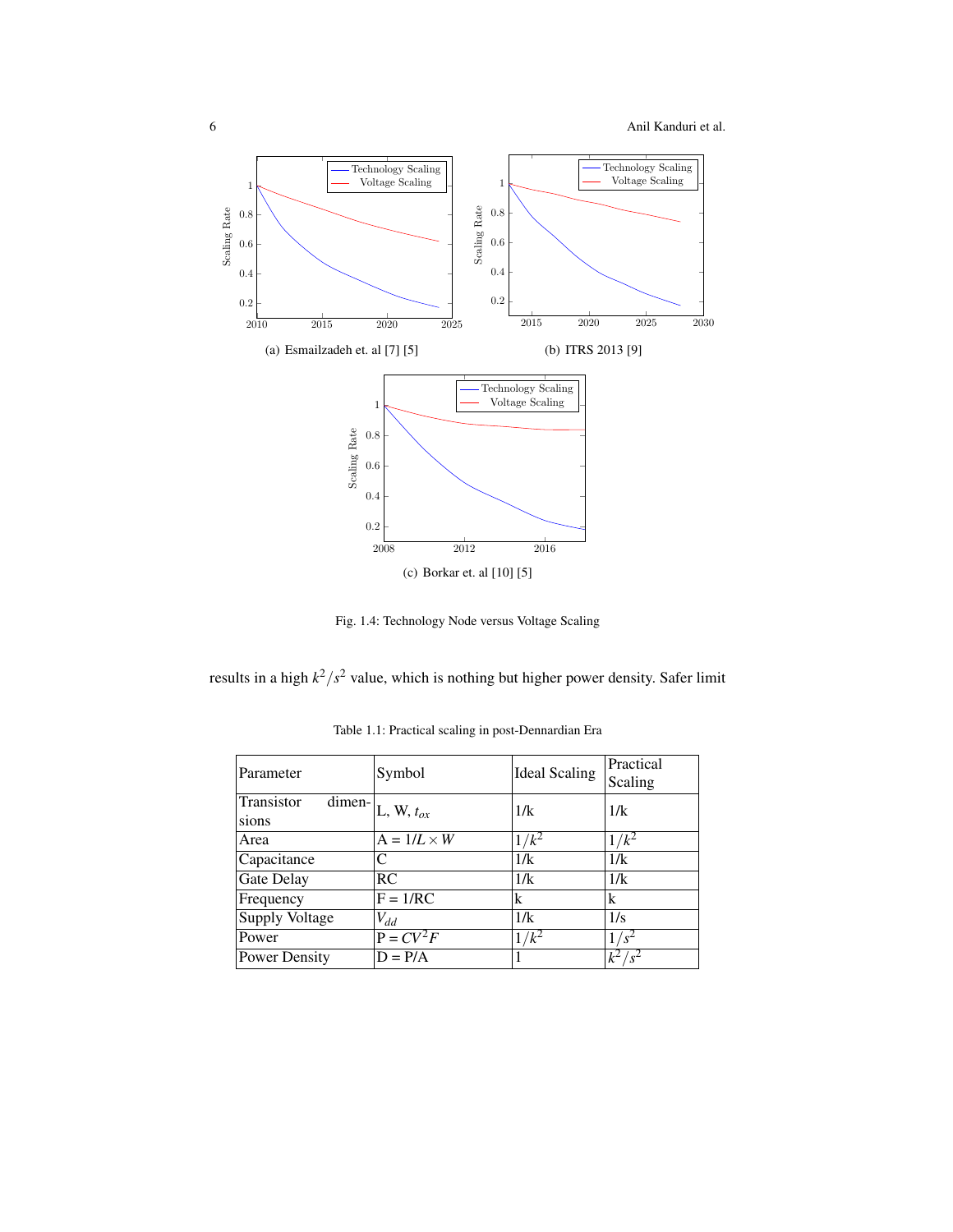on power consumption can be achieved by operating only a section of the entire chip's resources, resulting in dark silicon [14]. From this view point, accumulated heat has to be dissipated by controlling power consumption, which practically is not possible, unless there is dark silicon.

#### *1.2.4 Leakage Power*

Power has to be viewed as summation of static and dynamic components, as in Equation 1.1. Reducing voltage and frequency would obviously reduce dynamic power consumption and also total power, as long as the static component is negligible. However, an increasingly critical component is the static power that is drawn by the leakage current *Ileak*, which is increasing with scaling [17]. Leakage current is split into two components - sub-threshold leakage and gate oxide leakage, as in Equation 1.4.

$$
P_{static} = VI_{leak} = V \times (I_{sub} + I_{ox})
$$
\n(1.4)

Leakage current is the static power drawn even at an off state (not switching), meaning that a chip can still consume appreciable power without being active [14]. Off-state leakage current is experimentally driven in [18], and is represented as in Equation 1.5.

$$
I_{off} = K_1 W e^{\frac{-V_{th}}{nV_{\theta}}} (1 - e^{\frac{-V}{V_{\theta}}})
$$
 (1.5)

where  $K_1$  and *n* are experimentally derived constants, *W* is transistor width,  $V_\theta$  is 25 mV. With  $V_{\theta}$  being much smaller than *V*, this is further simplified in [12] as in Equation 1.6.

$$
I_{off} \propto e^{\frac{-qV_{th}}{kT}}
$$
\n(1.6)

where  $k$  is a constant and  $T$  is temperature. This indicates that leakage current is low when the exponential component is small, meaning that threshold voltage has to be high. In other words, leakage current increases exponentially with a decrease in threshold voltage (negative exponential component). Reduction in transistor physical parameters reduces voltage and thus also reduces threshold voltage. This results in higher leakage current and thus higher static power being drawn. It can be said that with every technology node generation, leakage current increases exponentially with a decrease in threshold voltage [13]. Also, leakage power is a cumulative of all transistors' leakage, while the number of transistors more or less doubles for every technology node generation, contributing to increasing leakage power [14]. Reduction in transistor physical dimensions also reduces oxide thickness, to an extent that electrons start to leak also through the oxide resulting in leakage current [15]. Oxide thickness is reaching around 1.5 nm, results in significant leakage current  $(I_{ox})$  [19]. Gate oxide leakage current is shown in Equation 1.7.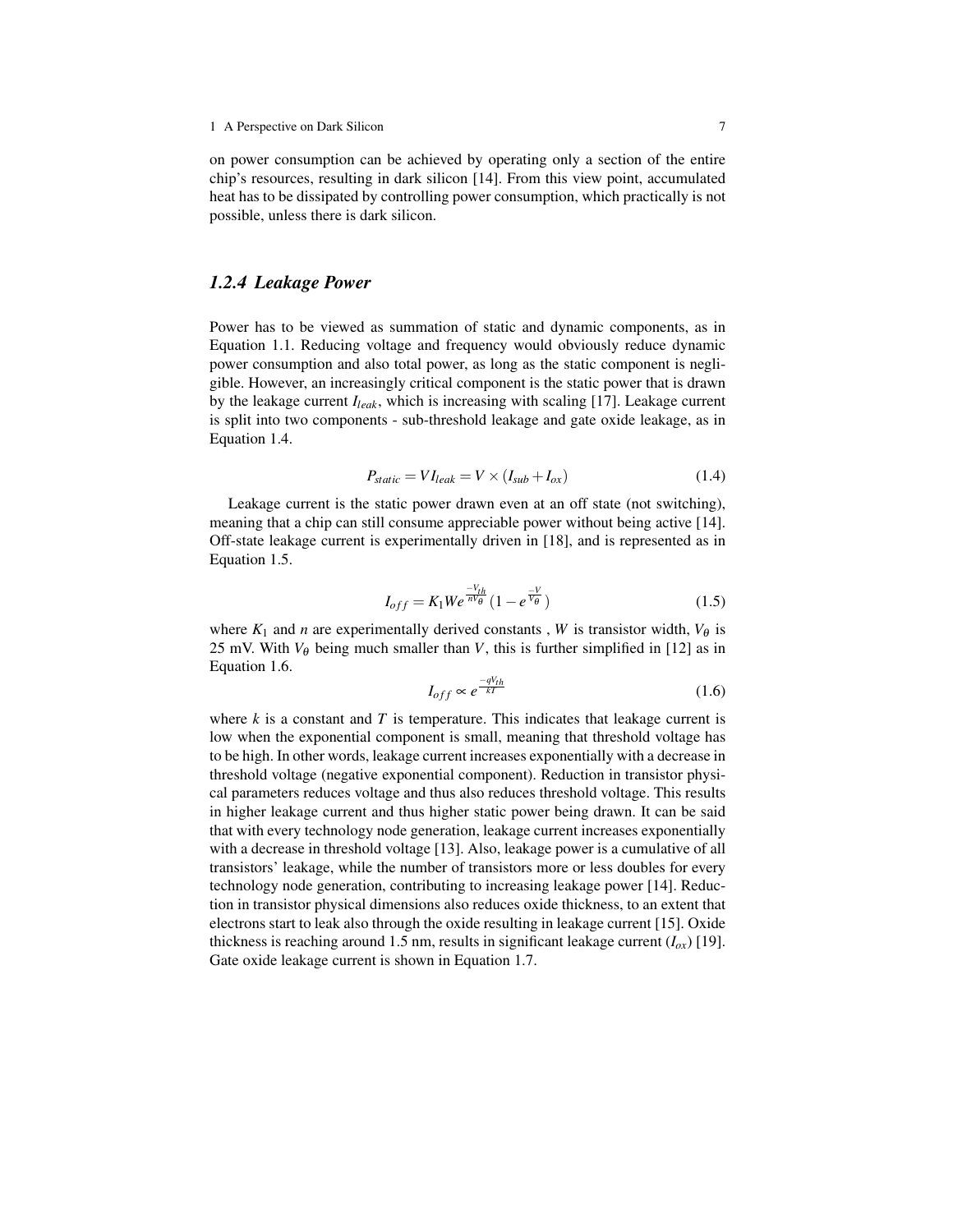8 Anil Kanduri et al.

$$
I_{ox} = K_2 W \left(\frac{V}{T_{ox}}\right)^2 e^{\frac{-\alpha T_{ox}}{V}} \tag{1.7}
$$

where  $K_2$  and  $\alpha$  are experimental constants. Analogous to off-state leakage, gate oxide leakage depends exponentially on oxide thickness. The squared denominator and negative exponential component of Equation 1.7 shows that gate oxide leakage increases exponentially with decrease in oxide thickness. Since oxide thickness depends on other transistor parameters, it has to be scaled down with technology node scaling, thus increasing  $I_{ox}$ . While dynamic power was a lone significant contributor to total power, static power is alarmingly increasing and would exceed dynamic component with further technology scaling [12]. In addition, leakage increases exponentially at higher temperatures, implying that a chip would have far more leakage if it operates to its full potential [20]. Power density would not have been constant with scaling, however it would have been in a relatively controllable reach, had there been no static power.

### *1.2.5 Thermal Issues*

CMOS based chips are limited by battery technology and cooling solutions that can dissipate chip's heat. Therefore, a safe peak operating temperature and the corresponding power that can be dissipatable within given volume are used as design time parameters. The upper limit on power consumption, and thus temperature, is popularly known as Thermal Design Power (TDP) [21]. Safe and reliable operation of a chip is guaranteed as long as power consumption and heat dissipation stays within TDP guidelines [21]. However, TDP is not the maximum power that can be consumed by a chip, but it is only a safe upper bound. TDP is calculated assuming a worst case application running at worst case voltage and frequencies of components. Although, a typical application might consume power that is less than TDP, yet runs under TDP constraint. Performance has to be sacrificed through voltage and frequency reduction, clock and power gating in order to stay within TDP. This is acceptable for applications that are power hungry, however other applications that may never exceed TDP would still end up running at lower than full compute capacity of the chip. In this sense, current systems are rather conservative. Such conservative estimates of the upper bound can be met through inactivating part of he chip, contributing to dark silicon. Thus far, most common practice of ensuring safe chip functionality has been by estimating TDP [21] in a conservative manner. Recent upgrades on AMD and Intel Corporations' CPUs have the option of a configurable TDP, however they are limited to a maximum of 3 modes, without any fine grained control [22][23].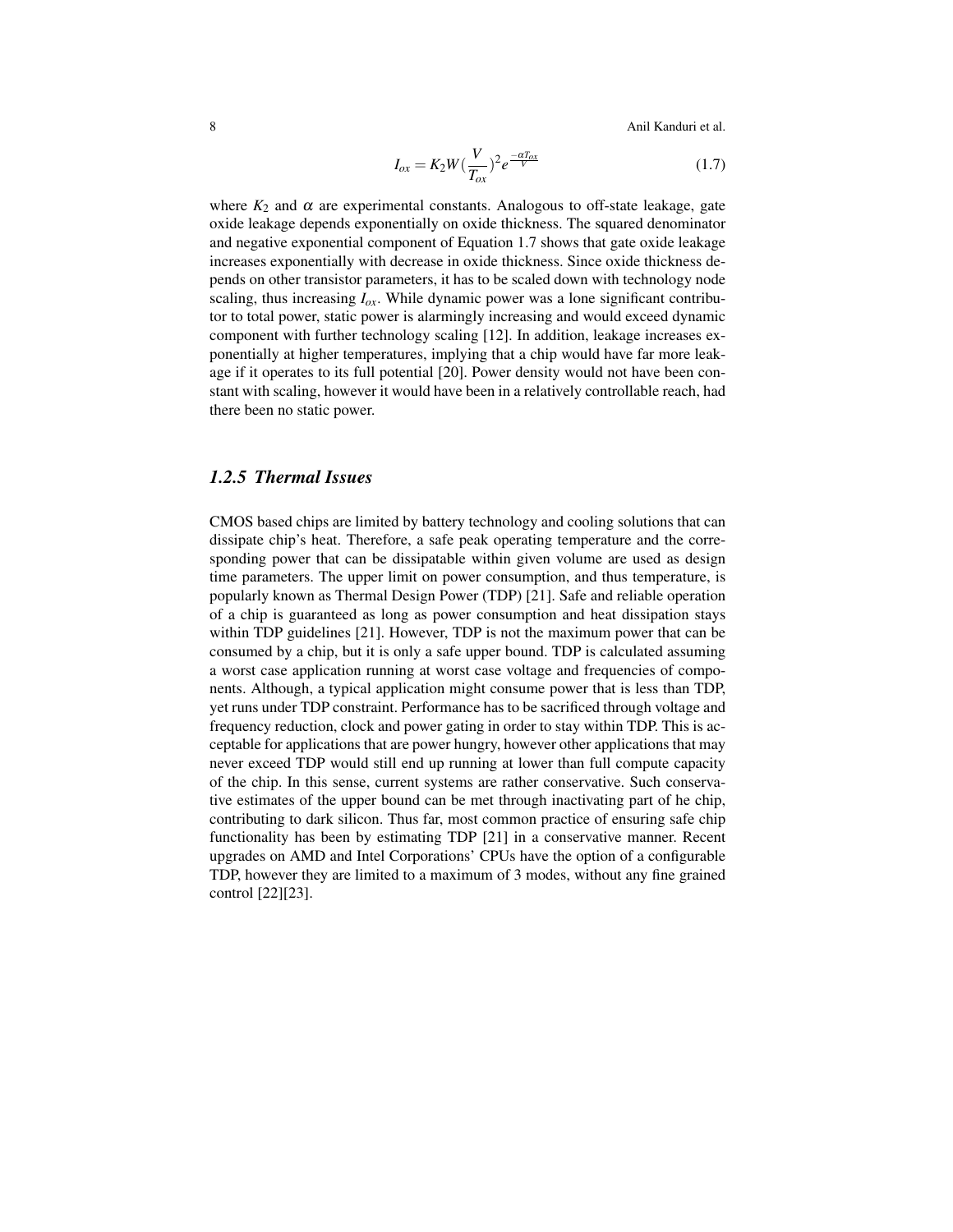#### 1.3 Challenges and Consequences of Dark Silicon

Increase in dark silicon reduces the number of simultaneously active components on a chip and hampers performance, energy efficiency, reliability, ageing and effective resource utilization of computer systems [5]. With the dark silicon phenomenon being a hardware and device level issue, other layers of the computing stack are un-aware of the sources of inefficiency. This makes computer design challenging, considering the lack of support from workload characteristics, programming languages through compilers. The key challenges and consequences of dark silicon are summarized in the following sections.

## *1.3.1 Performance*

With a section of the chip being inactive, expected performance from many-core systems can never be realized in practice. In the quest for higher performance, designers opt for denser chips, with the expectation of increased performance. Transistor scaling has paved the way to integrate more cores at a lower power consumption, effectively increasing compute capacity per area [2]. Inherent parallelism, if present, in workloads could take advantage of multi and many-core computers to show improved performance to a certain extent [24]. Dark silicon changes this consensus, since we cannot power up all the available resources at any given time [25]. Figure 1.5 shows cyclic dependency of performance requirements and dark silicon, where integration - the solution to high performance becomes the subsequent cause for low performance. Consequently, there is no significant performance gain from technology node scaling and moving into the future, there is no clear direction on attacking this problem [26].

# *1.3.2 Energy Efficiency*

Extensive work has been done towards energy efficiency in computer systems [27], [28], [29], [30], although they are restricted to dynamic power component. Deterioration in performance due to dark silicon also affects energy efficiency of the system [31]. With static power dominating the total power consumption, achievable performance in a fixed energy budget i.e., *performance per watt*, is declining. Around half of the energy budget is wasted towards static power, literally implying spending energy for doing nothing. Assuming that transistor scales down by 30% in physical dimensions, voltage and area being scaled the same way, energy savings should be as much as 65% [14]. However, voltages and subsequently power densities are no longer scaling better, thus also limiting the possible energy gains.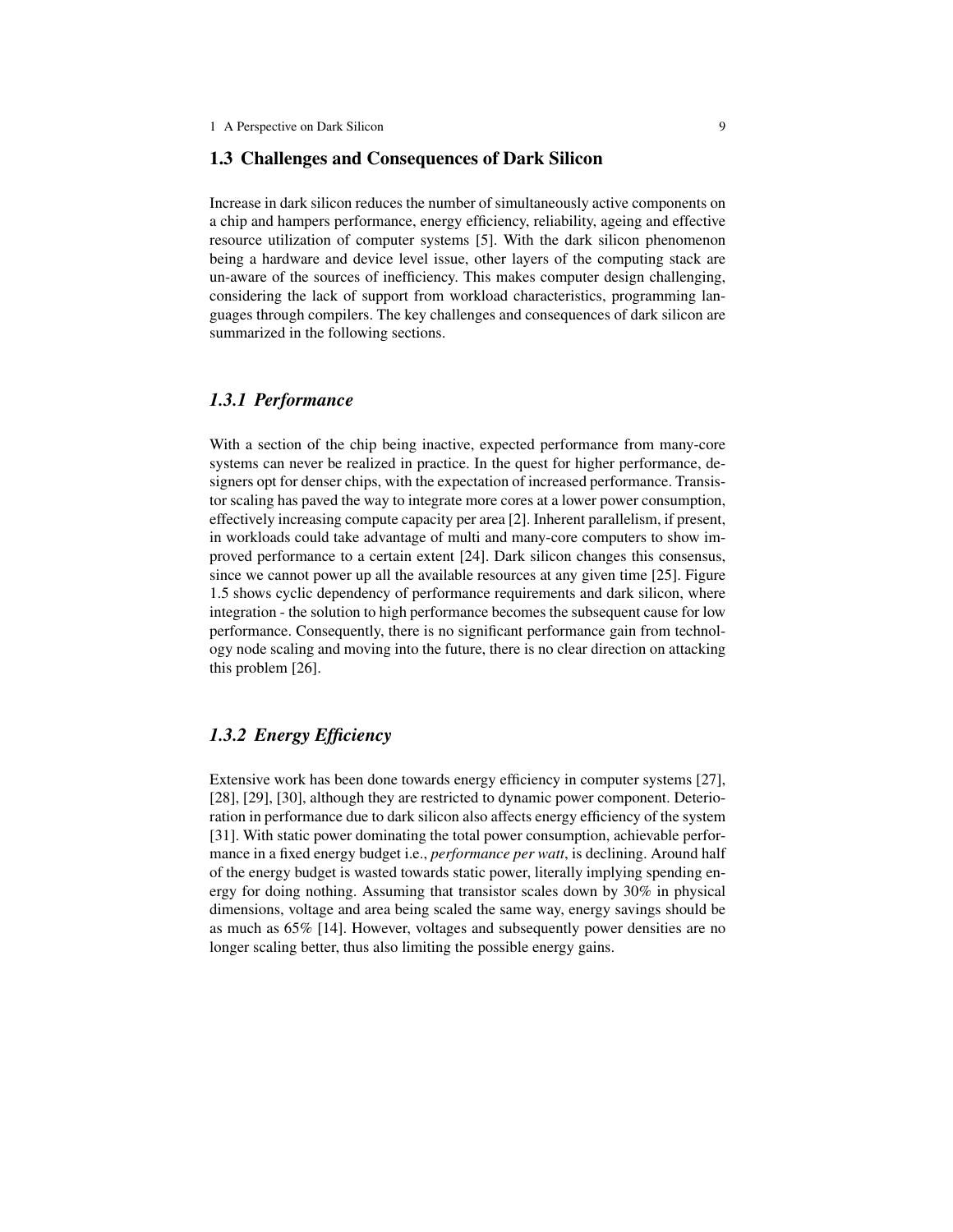

Fig. 1.5: Performance degradation due to dark silicon

# *1.3.3 Resource Allocation and Utilization*

Applications that are designed at a higher level (e.g., algorithms, programming languages, compilers ) and run-time and operating systems that allocate resources to these applications are blind sided since dark silicon is only visible at a lower level. Run-time resource allocation can influence performance and energy efficiency of many-core systems significantly [32]. A naive allocation can result in unbalanced load across the chip, which potentially might lead to hotspots. State-of-the-art runtime resource management techniques for many-core systems target benefits in terms of network performance, minimizing congestion, system throughput, power optimization, etc. [33][34][35], without considering the dark silicon scenario at all. Subsequently, schedulers allocates tasks to hardware expecting them to finish efficiently, while inefficiency is inevitable. As a result, most of the system resources go under-utilized and poorly allocated, limiting both performance and energy gains.

# *1.3.4 Thermal Management*

High power density and accumulation of heat results in an increase of average and peak temperatures of the chip. This opens the window for manifesting soft errors and unreliability in computation [36], in addition to decrease in life time of the chip [37]. This ages the chip faster and puts an additional penalty on manufacturing cost per reliable chip. Another important aspect is the exponential dependence of gate oxide leakage on temperature. A chip working at full throttle can dissipate more heat and thus high temperature, which in turn increases leakage too [20]. Again, the omnipresent cyclic dependency of temperature, leakage, performance and energy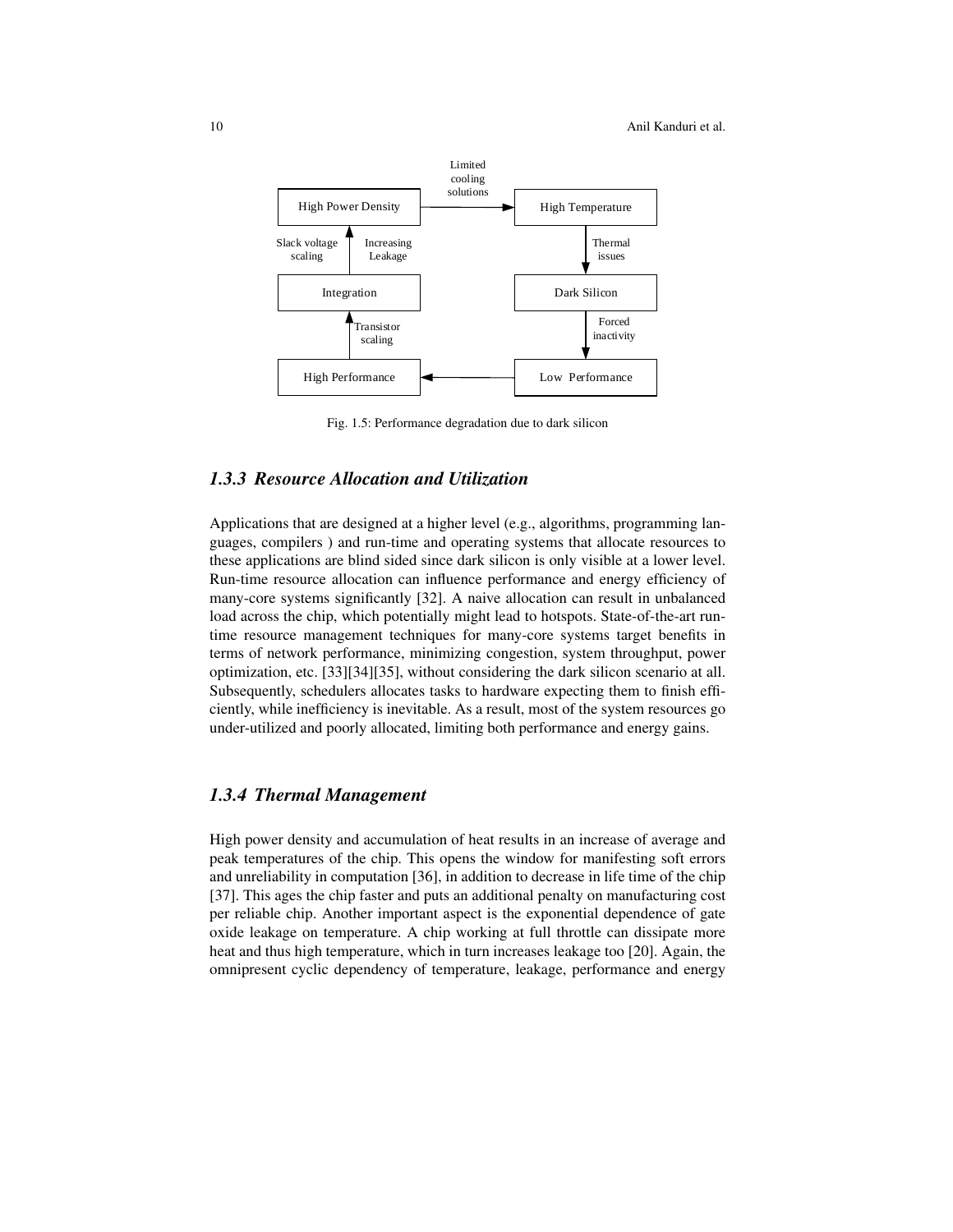efficiency surface here. Further, dissipating heat requires a heat sink and a fan that blows air through it, adding to manufacturing costs. For a data centric level compute platform, more sophisticated cooling solutions have to be used, further increasing maintenance costs.

## 1.4 Solutions for Dark Silicon

Architectural and run-time management techniques can mitigate dark silicon to a large extent and improve energy efficiency. In this book, some of the potential directions and solutions to attack, mitigate and exploit dark silicon are discussed from an architectural and run-time management perspectives. Figure 1.6 summarizes a typical heterogeneous multi-core/ many-core computing platform implementing design time and run-time optimization techniques tailored for dark silicon era. A NoCbased many-core system is chosen to cater wider implementation scenarios with future application characteristics in view, while traditional bus-based multi-core system is used to better represent heterogeneity. The *Architecture and Design* phase is a design time approach, based on architectural asymmetry and heterogeneity of cores, task specific accelerators that are expected to run energy efficiently. All the three phases augment each other in avoiding, mitigating or minimizing dark silicon.

# *1.4.1 Architecture and Implementation Perspective*

Operating cores with same instruction set architecture (ISA) but different microarchitectures, possibly at different voltage and frequency levels results in asymmetric cores with different power-performance characteristics. Such an asymmetric multi-core system offers the choice of executing specific application on a core with suitable power-performance characteristics that can improve energy efficiency.

As of now, multi-core systems have been using more common conventional methods such as DVFS, clock and power gating for power management. As an advancement, near threshold computing (NTC), where the chip's supply voltage is scaled down to as low as threshold voltage offers ultra low power consumption, at the loss of performance. The cores that operate at low power and performance have penalty on per-core performance, yet the overall throughput of the chip is better than in case of dark cores that are simply idle. Near threshold computing leads to better per-chip-throughput cores, also termed Dim Silicon. Energy efficiency can be improved by selectively down scaling the voltage, inducing Dim Silicon over dark silicon. *Chapter 2* focuses on aspects of near threshold computing and dim silicon for mitigating dark silicon. It provides *Lumos*, a framework for design space exploration of future many-core systems quantifying dark silicon effect. The framework analytically models technology node scaling effects at near threshold operation.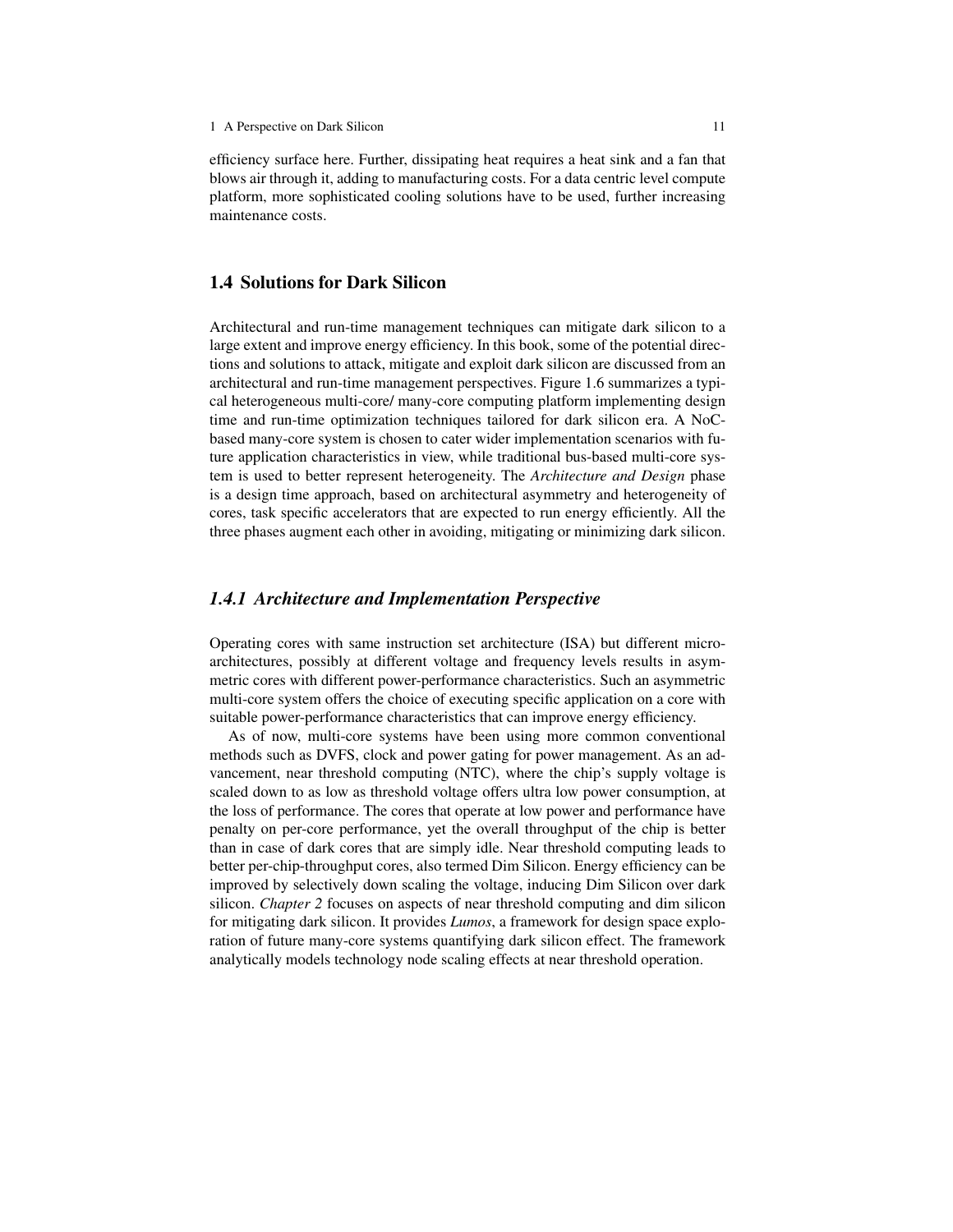

Fig. 1.6: Design and run-time solutions to Dark Silicon

Current compute platforms are still largely homogeneous, calling for innovations from an architectural stand point. Designing cores that are different at microarchitectural as well as instruction set architectural (ISA) levels provides core level heterogeneity. Heterogeneous systems offer highly customized processing units that can run specific tasks and applications at high performance and low energy consumption. Emerging accelerators like neural networks, fuzzy, quantum and approximation paradigms are expected to be dominate future many-core systems. Both asymmetric and its super set, heterogeneous cores, provide customized hardware that can run certain tasks or applications more efficiently at the loss of generality. Yet, appropriate design and choice of asymmetric and/or heterogeneous cores can mitigate dark silicon significantly, over than conventional homogeneous systems that use same cores for even different tasks. Further, variable quality of service (QoS) and throughput requirements of certain applications presents a chance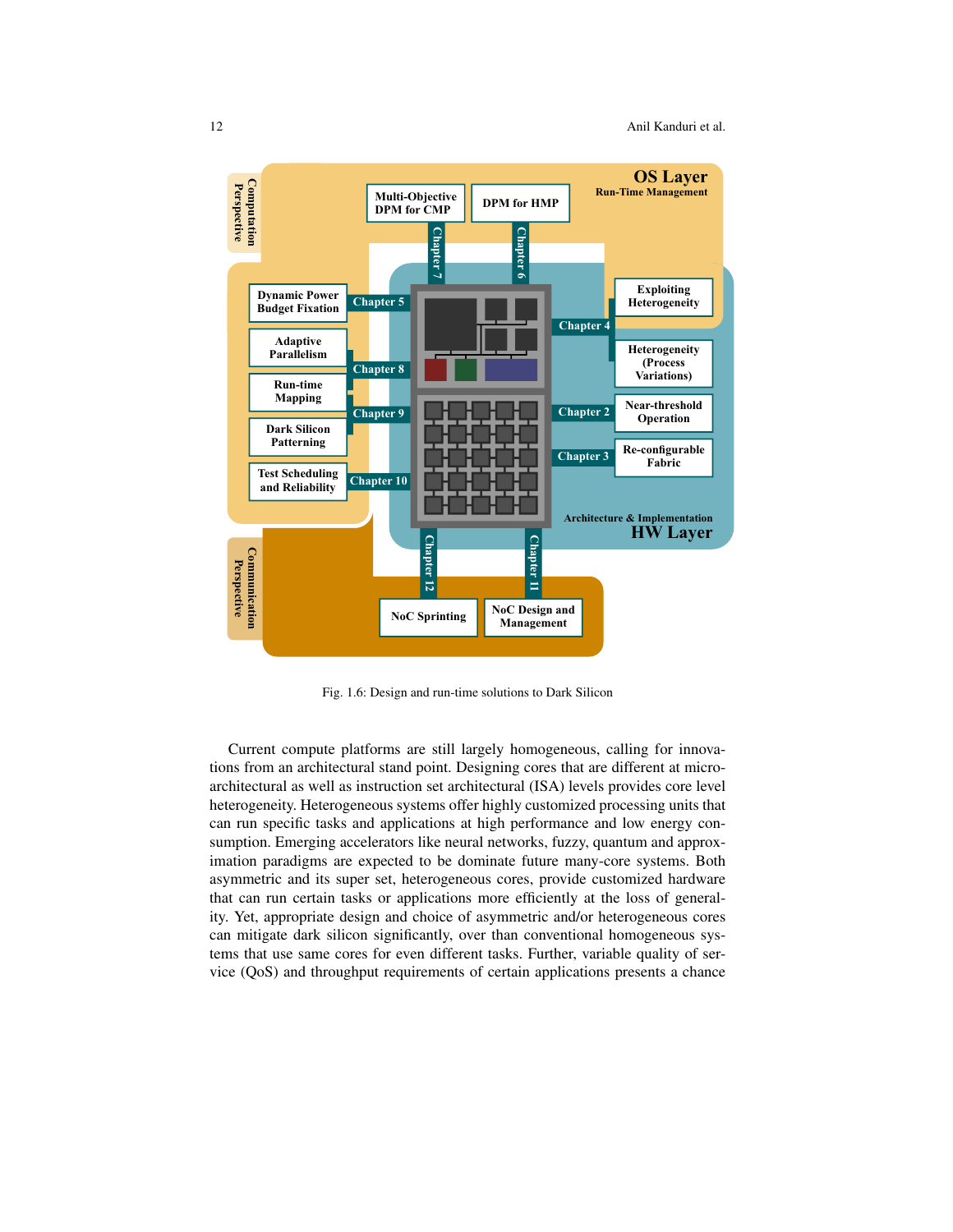#### 1 A Perspective on Dark Silicon 13

for coarse and fine-grained (i.e., per-cluster and per-core) dynamic voltage and frequency scaling to enhance overall energy efficiency. *Chapter 3* presents a special case of heterogeneous design leveraging process variations induced by technology scaling. Further, they provide architecturally synthesized heterogeneous platform for minimizing dark silicon, analyzing the parameters of area and power budgets, workloads to be executed and a library of cores.

Design of re-configurable logic at different levels of granularity lends adaptability to the architecture. The compute platform can be re-configured on the fly subject to power consumption and workload characteristics, improving performance and energy efficiency along with area. Further, domain specific custom accelerators implemented on re-configurable fabric can be tightly coupled with traditional cores, making it a special case of heterogeneity. Dark silicon can be minimized by adjusting the granularity and the extent of re-configurability. Further, dynamic compilation techniques that control degree of parallelism and choice of specialized hardware makes the decision of re-configuring hardware more comprehensive. *Chapter 4* proposes use of a coarse grained re-configurable fabric as an alternative to traditional core design for mitigating dark silicon. Hardware - architecture, storage and interconnects are re-configured dynamically in view of workload and resource availability through dynamic compilation and run-time decision making.

# *1.4.2 Run-time Resource Management - Computational Perspective*

Run-time management operates in an observe-decide-act loop to enhance the energy efficiency of underlying hardware. Observe phase involves monitoring critical parameters of chip's performance including instantaneous power consumption, active and dark cores, network congestion, temperature accumulation, etc. The Decide phase uses a pro-active strategy, relying on application mapping, resource allocation and scheduling to reduce potential dark silicon. Act phase employs a reactive strategy that applies different actuators such as clock and power gating, voltage and frequency scaling, hardware re-configuration, task migration, to mitigate dark silicon.

Current computer systems use a conservative estimate of upper bound on power budget, the Thermal Design Power (TDP). However, a fixed TDP value for variable application scenarios results in poor utilization of available power budget. Run-time estimation of power budget subject to the set of applications currently executing on the chip and their spatial alignment can provide a thermally safe upper bound on power budget, variable at run-time. This variable upper bound, Thermal Safe Power (TSP), improves utilization of available power budget and minimizes dark silicon that otherwise manifests from conservative design-time estimate of TDP. *Chapter 5* introduces the concept of TSP, the variable yet safe upper bound on power budget, evaluated dynamically based on current set of applications being executed. It also provides a light weight C instrumentation library that can compute the safe power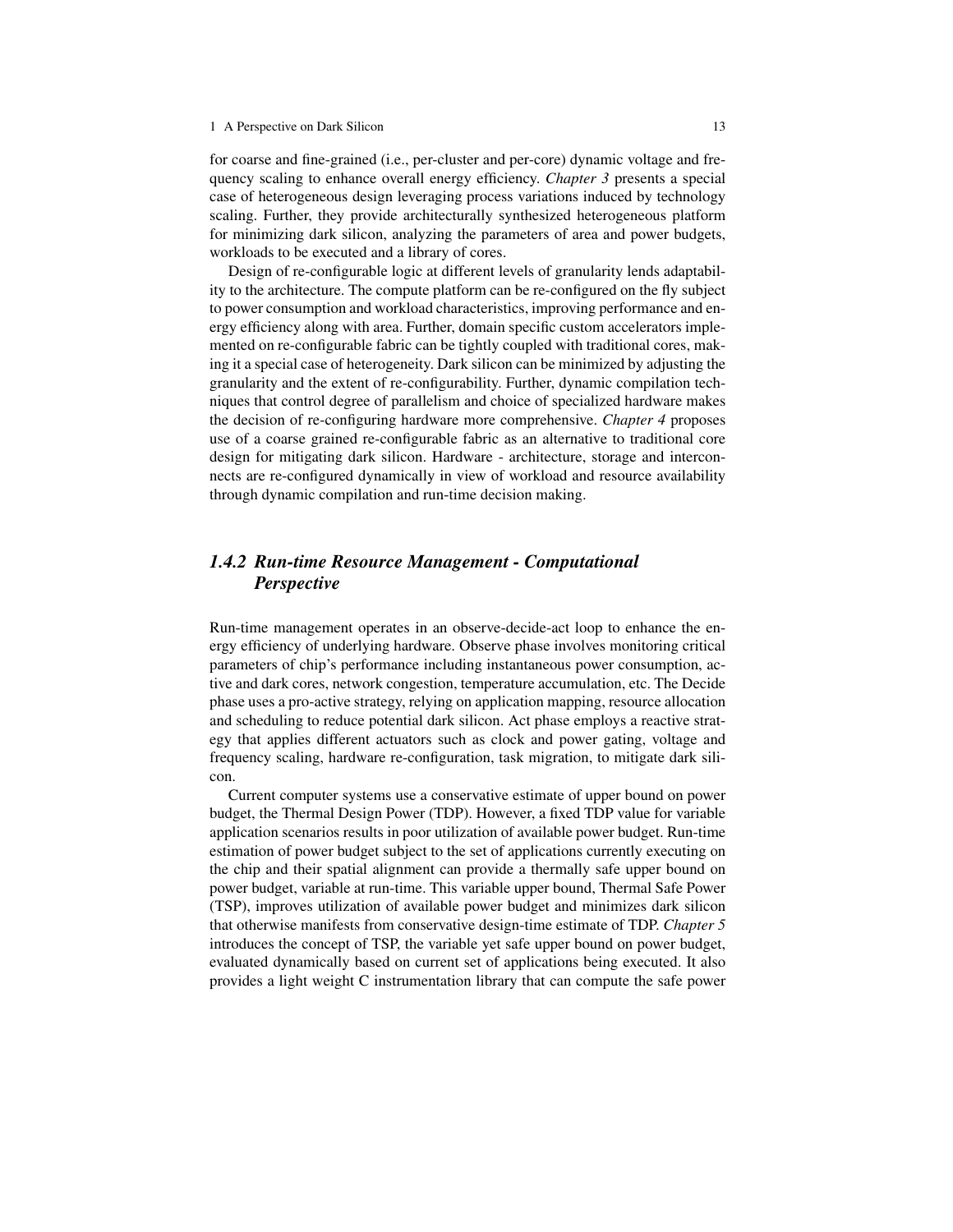budget, Thermal Safe Power (TSP), on the fly as a function of spatial alignment of working cores.

Individual actuators like voltage and frequency scaling including near threshold operation, clock and power gating, task allocation and migration etc., can manage power consumption, occasionally by sacrificing performance. However, a suitable combination of more than one of these knobs will guarantee an acceptable level of performance within a given energy budget. Dynamic power management (DPM) techniques that use the right combination of these knobs can monitor and manage power consumption with a fine grained control. Observation, decision making and control of power by considering all possible knobs and actuators would yield a comprehensive power management platform tailored for the dark silicon era. *Chapter 6* present dynamic power management (DPM) framework for asymmetric and heterogeneous multi-processor systems (HMPs), employing per-cluster dynamic voltage and frequency scaling. Subject to TDP and QoS demands of applications, it further enhances energy efficiency using run-time task migration and task allocation techniques.

Traditional power management techniques were dominantly triggered by instantaneous power consumption, and actuating voltage and frequency. With dark silicon scenario, combination of several critical parameters should be used as knobs to monitor and similarly, combination of several actuators are needed for finegrained power management. Knobs that are needed to be monitored in addition to power consumption are: upper bound on power budget (TDP/TSP), critical temperature, thermal profile, network congestion, applications' characteristics - arrival, QoS demands, criticality, etc. Adaptive actuators like adjustable degree of parallelism (DoP), computational and interconnect sprinting, application mapping - mapping/queuing the application, contiguity and dispersion, coarse and fine-grained reconfigurability, can be used in addition to traditional actuators like voltage and frequency scaling, clock and power gating. *Chapter 7* propose a comprehensive power management framework for chip multi-processors (CMPs) for the dark silicon era that considers workload characteristics, network congestion, QoS demands, per-core and per-chip power requirements. They use actuators like voltage and frequency scaling, clock and power gating and mapping decisions, within available power budget, maximizing utilization. It is to be noted that resource allocation though run-time application mapping lends a fine grained control on several critical chip parameters and impacts performance and energy efficiency.

Dynamic application mapping involves allocating task-per-core at run-time, given an unpredictable sequence of incoming applications. An efficient mapping effects network parameters like congestion, dispersion, spatial availability, power consumption, etc. With varied limitations of parallelism and sequential bottleneck, different applications run efficiently at a different degrees of parallelism. Also considering heterogeneous systems, it is advantageous to consider task-per-core from the degree of parallelism stand point. *Chapter 8* presents a run-time mapping approach controlling the degree of parallelism of applications to minimize average energy consumption. In addition, they provide reliability and soft error awareness leveraging process variations to find optimal set of cores for mapping an application.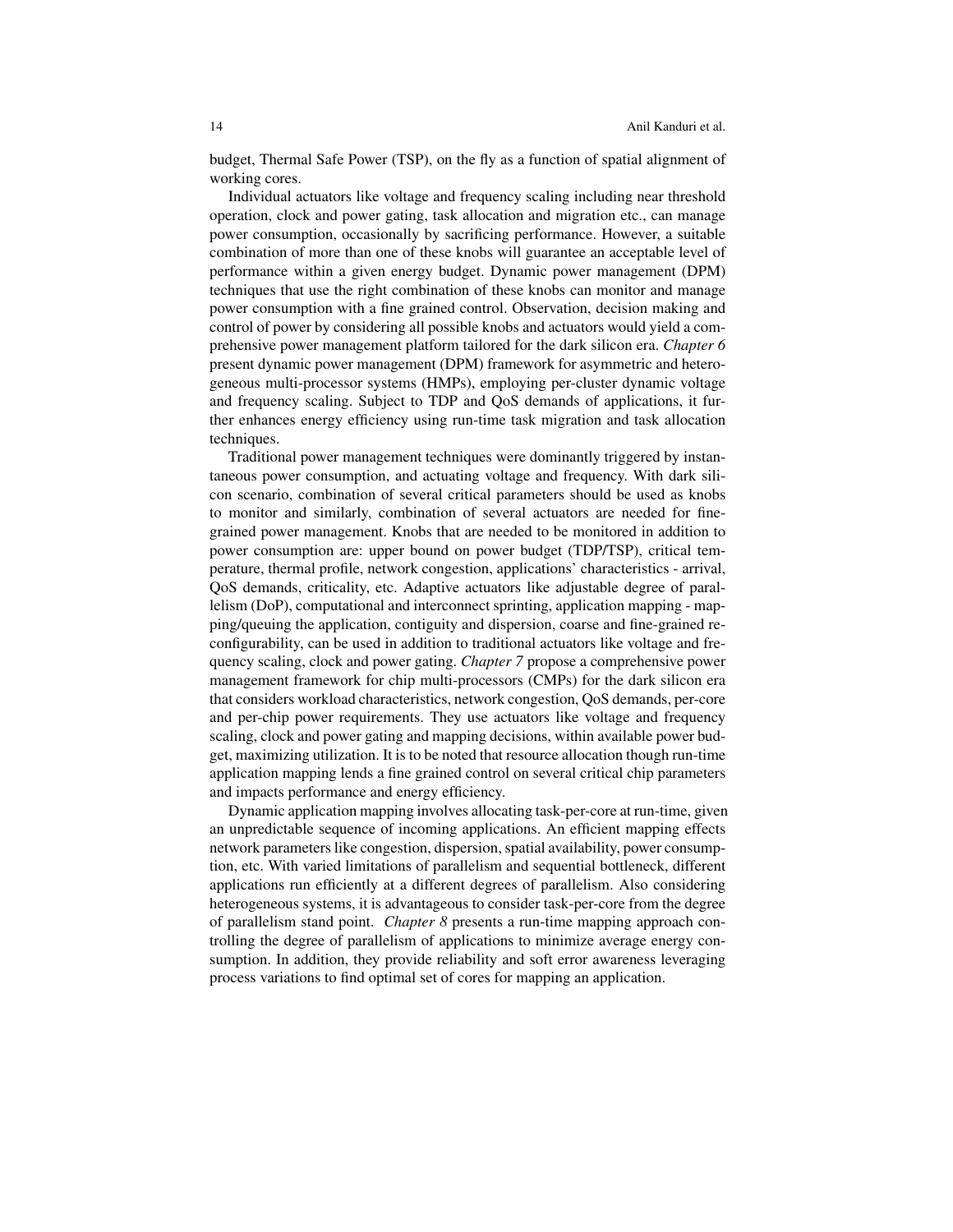#### 1 A Perspective on Dark Silicon 15

Dark silicon agnostic techniques greedily strive for performance via contiguous mappings. Given variable workload characteristics and application scenarios, aforementioned TSP can be maximized with appropriate dark silicon aware application mappings. Mapping applications sparsely can avoid potential hot-spots and distribute heat accumulation evenly across the chip area, in turn increasing the safer limit of power budget (TSP). Gain in power budget may be used to activate more cores improving performance and resource utilization, over compensating the loss from dispersed mapping. *Chapter 9* proposes dark silicon patterning, an efficient run-time mapping scheme that maximizes power budget and utilization. It employs sparsity among mapped applications to balance heat distribution across the chip and thus maximize utilizable power budget. Inevitable dark cores are patterned alongside active cores providing the necessary cooling effect.

Despite the loss in performance and energy efficiency caused by dark silicon, an alternative approach to attack dark silicon is to exploit it for chip maintenance tasks like testing, reliability and balancing the life time. Testing a core consumes power resources and interrupts applications' execution. Test procedures can be scheduled on specific set of cores based on chip activity such that available power budget is efficiently utilized for both computation and testing, which otherwise is wasted as dark cores. *Chapter 10* exploits dark silicon to schedule test procedures on idle cores. With new application to be mapped, they leverage the possibility of few cores being left idle due to limited power budget, and schedule test procedures on such cores. They propose a mapping technique that selects working cores to evenly balance the idle periods for testing.

## *1.4.3 Design and Management - Communication Perspective*

Interconnection network forms the other major component of a computing platform, accounting for performance latency and power consumption. Power management actuators, like power gating and voltage and frequency scaling, can also be applied to interconnect components at both design time and run-time, giving fine grained control. An optimized network with suitable energy efficient and reliable interconnect components can increase overall energy efficiency of the system. *Chapter 11* proposes *darkNoC*, an adaptive design time energy efficient interconnect for exploiting dark silicon, over conventional voltage and frequency scaling. They also present *SuperNet*, a combinatorial run-time optimizable interconnection approach for executing in either energy efficiency, performance or reliability modes, through voltage and frequency scaling.

Operating a section of the chip at highest possible voltage and frequency for a brief period of execution time is known as computational sprinting. Sprinting can accelerate performance with an increase in power consumption, possibly violating the safe upper bound. However, the sprinting time is kept low enough so that increase in power does not reflect directly in temperature accumulation. Since thermal safety is maintained, relatively high performance and utilization can be achieved despite dark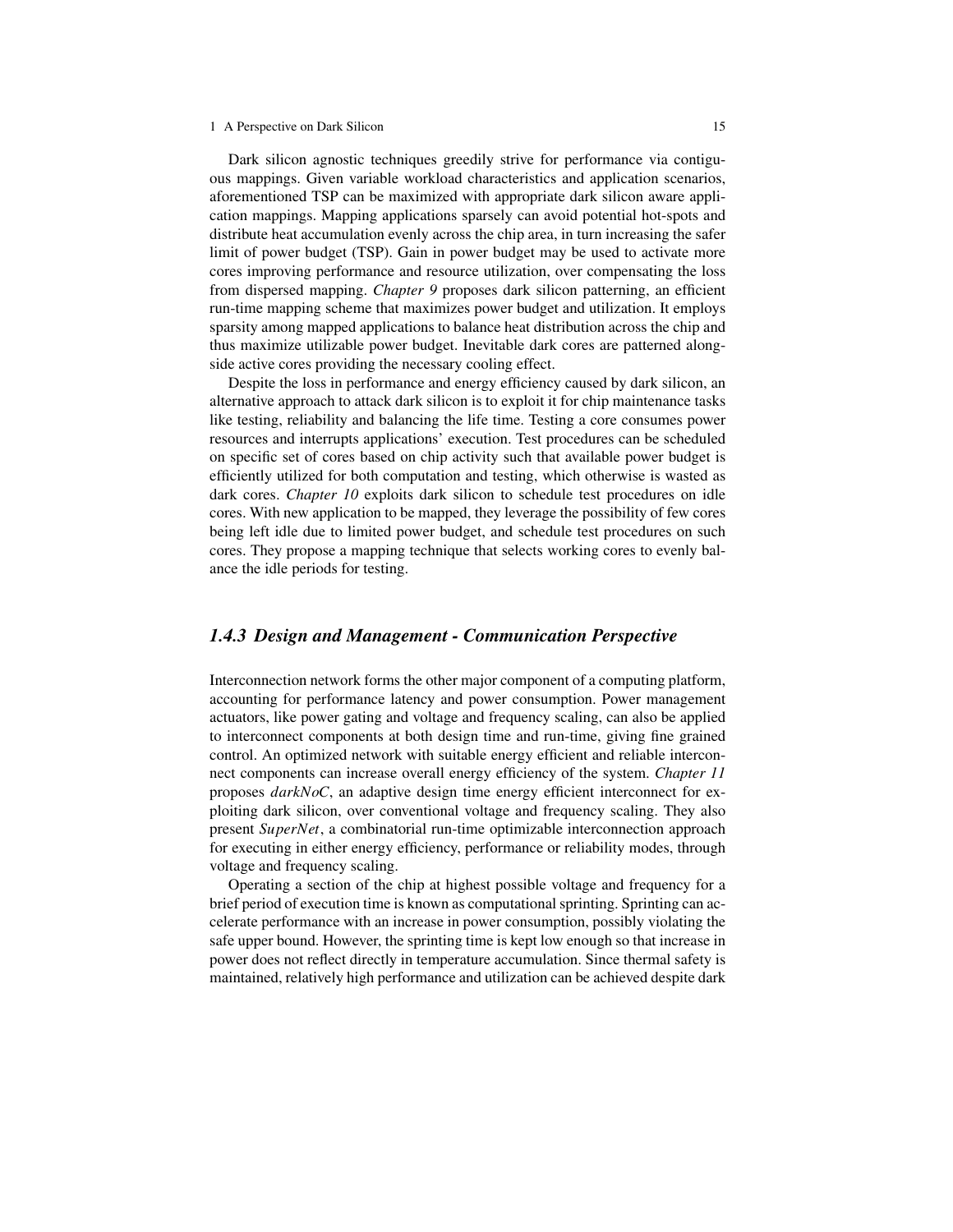silicon. Sprinting can be employed to specific tasks or applications particularly on requirements and demands. *Chapter 12* proposes fine-grained interconnect sprinting that activates only a selected number of routers for short burst of heavy communication, instead of activating all the communication resources. Specific communication channels are chosen for this purpose based on application and energy demands.

# 1.5 Summary

Dark Silicon has become a growing concern for computer systems ranging from mobile devices up to data centers. Architecture, design and management strategies need re-thinking when moving into the future exascale computing. Although dark silicon scenario is a challenge, it still presents opportunities to innovate and pursue new research directions. An overview of dark silicon regime has b een presented in this chapter. State-of-the-art solutions to minimize, mitigate and attack dark silicon are organized into the subsequent chapters of this book. Several interesting discussions and key insights leading to open research directions addressing energy efficiency are covered.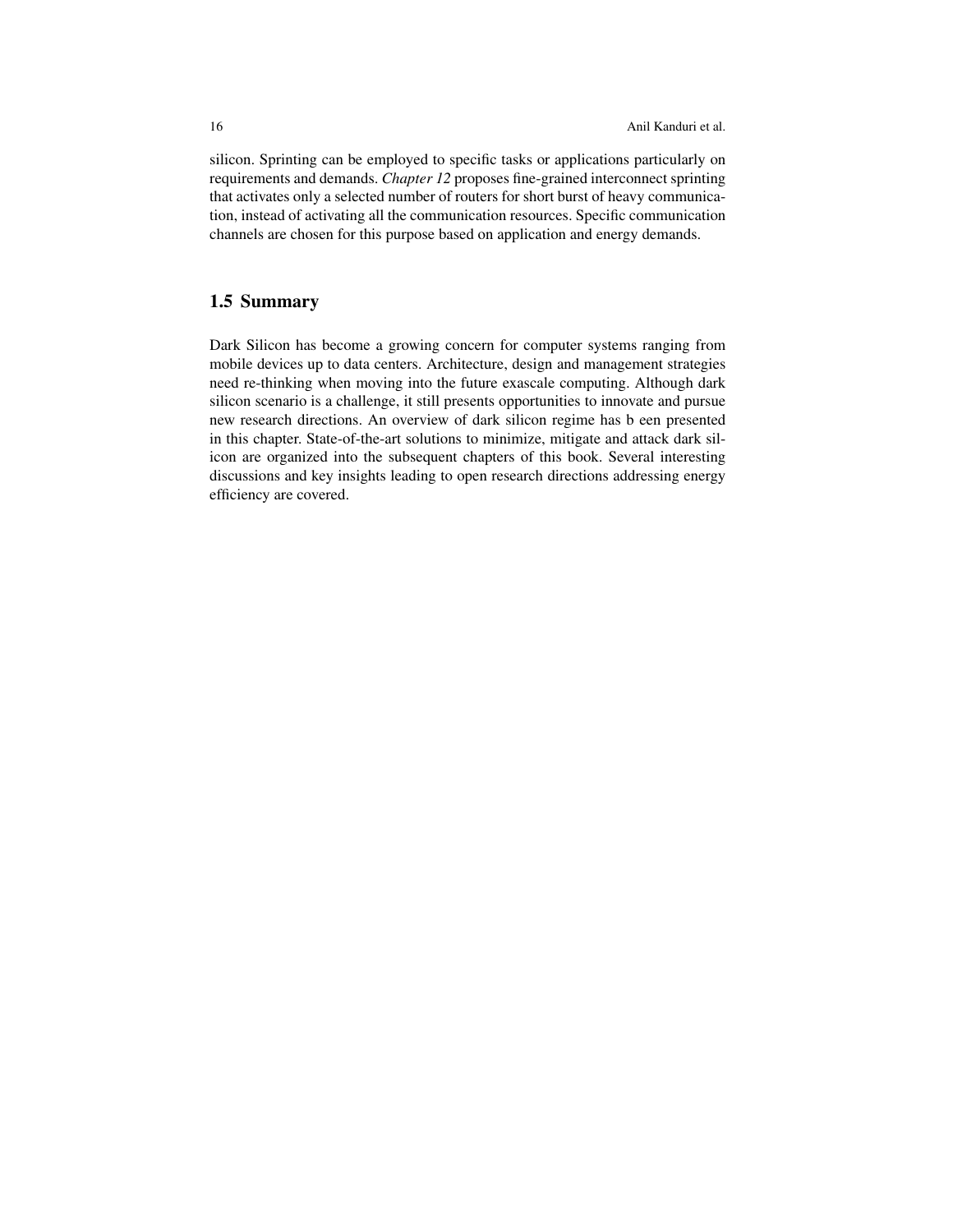#### References

- 1. H. Sutter, "The free lunch is over: A fundamental turn toward concurrency in software," *Dr. Dobb's journal*, vol. 30, no. 3, pp. 202–210, 2005.
- 2. G. E. Moore, "Cramming more components onto integrated circuits," *Readings in computer architecture*, p. 56, 2000.
- 3. R. H. Dennard, V. Rideout, E. Bassous, and A. Leblanc, "Design of ion-implanted mosfet's with very small physical dimensions," *IEEE Journal of Solid-State Circuits*, vol. 9, no. 5, pp. 256–268, 1974.
- 4. M.-H. Haghbayan, A.-M. Rahmani, A. Y. Weldezion, P. Liljeberg, J. Plosila, A. Jantsch, and H. Tenhunen, "Dark silicon aware power management for manycore systems under dynamic workloads," in *Proc. of IEEE International Conference on Computer Design*, 2014, pp. 509– 512.
- 5. H. Esmaeilzadeh, E. Blem, R. S. Amant, K. Sankaralingam, and D. Burger, "Dark silicon and the end of multicore scaling," in *Proc. of IEEE International Symposium on Computer Architecture*, 2011, pp. 365–376.
- 6. J. Kong, S. W. Chung, and K. Skadron, "Recent thermal management techniques for microprocessors," *In ACM Computing Surveys*, pp. 13:1–13:42, 2012.
- 7. Semiconductor Industry Association, "International technology roadmap for semiconductors (ITRS), 2011 edition," 2011.
- 8. H. Esmaeilzadeh, E. Blem, R. S. Amant, K. Sankaralingam, and D. Burger, "Dark silicon and the end of multicore scaling," *IEEE Micro*, no. 3, pp. 122–134, 2012.
- 9. Semiconductor Industry Association, "International technology roadmap for semiconductors (ITRS), 2013 edition," 2013.
- 10. S. Borkar, "The exascale challenge," *In Proc. of VLSI Design Automation and Test*, 2010.
- 11. G. Venkatesh, J. Sampson, N. Goulding, S. Garcia, V. Bryksin, J. Lugo-Martinez, S. Swanson, and M. B. Taylor, "Conservation cores: reducing the energy of mature computations," in *ACM SIGARCH Computer Architecture News*, vol. 38, no. 1, 2010, pp. 205–218.
- 12. T. Mudge, "Power: A first-class architectural design constraint," *Computer*, no. 4, pp. 52–58, 2001.
- 13. S. Borkar, "Getting gigascale chips: Challenges and opportunities in continuing moore's law," *Queue*, vol. 1, no. 7, p. 26, 2003.
- 14. S. Borkar and A. A. Chien, "The future of microprocessors," *Communications of the ACM*, vol. 54, no. 5, pp. 67–77, 2011.
- 15. H. Sasaki, M. Ono, T. Yoshitomi, T. Ohguro, S.-i. Nakamura, M. Saito, and H. Iwai, "1.5 nm direct-tunneling gate oxide si mosfet's," *IEEE Transactions on Electron Devices*, vol. 43, no. 8, pp. 1233–1242, 1996.
- 16. S. Borkar, T. Karnik, S. Narendra, J. Tschanz, A. Keshavarzi, and V. De, "Parameter variations and impact on circuits and microarchitecture," in *Proc. of ACM Design Automation Conference*, 2003, pp. 338–342.
- 17. N. S. Kim, T. Austin, D. Baauw, T. Mudge, K. Flautner, J. S. Hu, M. J. Irwin, M. Kandemir, and V. Narayanan, "Leakage current: Moore's law meets static power," *IEEE Computer*, vol. 36, no. 12, pp. 68–75, 2003.
- 18. A. P. Chandrakasan, W. J. Bowhill, and F. Fox, *Design of high-performance microprocessor circuits*. Wiley-IEEE press, 2000.
- 19. C.-H. Choi, K.-Y. Nam, Z. Yu, and R. W. Dutton, "Impact of gate direct tunneling current on circuit performance: A simulation study," *IEEE Transactions on Electron Devices*, vol. 48, no. 12, pp. 2823–2829, 2001.
- 20. G. Sery, S. Borkar, and V. De, "Life is cmos: Why chase the life after?" in *Proc. of ACM Design Automation Conference*, 2002, pp. 78–83.
- 21. "Intel Corporation. Intel Xeon Processor Measuring Processor Power, revision 1.1," in *White paper, Intel Corporation*, April, 2011.
- 22. "Intel Corporation. Fourth Generation Mobile Processor Family Data Sheet," in *White paper, Intel Corporation*, July, 2014.